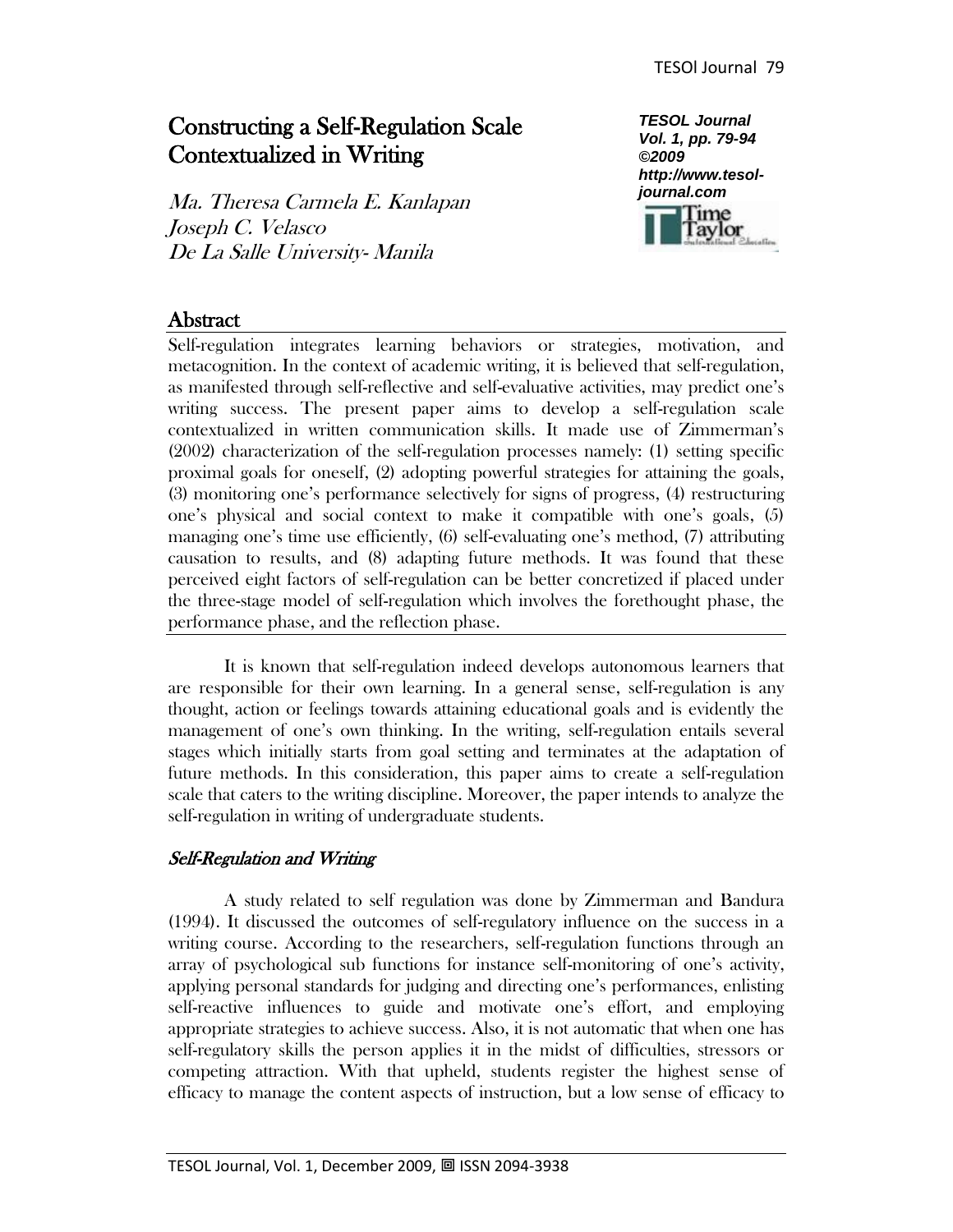manage themselves to get their activities done. In their study, the participants were 95 freshmen students from a highly selective university and had an age range of 17 to 20 years old; 47 were enrolled in a regular class and 48 attended the advance classes. The researchers administered the measures of different self-regulatory factors to the students at the beginning of the academic quarter and the instructor provided the final grades at the end of the academic quarter as a measure of the student's writing attainment. The outcome of the study signified that the different facets of self-efficacy played a big role in the attainment in the writing course which in turn augment the goals that the students have placed for themselves and the quality of writing with which they would be pleased. Lastly, it was suggested that selfregulative strategies that maintain intention by means of self-enhanced concentration, task management, and completion are crucial for success academically.

Singer and Bashir (1999) conducted a research which also made use of the self-regulated approach in dealing with oral and written communication skills. This intervention was implemented on one sixteen year old student with some speechlanguage evaluation. Singer and Bashir believe that strategies for speaking and writing are correlated with the three sub-processes of self-regulation. The student, George, learned to recognize the feeling that he experienced when dealing with ineffective verbal expression such as anxiety, louder volume, and pitch through selfreflection and self-evaluation strategies which the researchers taught him. George's ability to become more self-regulated progressed rapidly. By the end of that school year, George's communication skills improved.

Plata (2008) did a similar study regarding the use of self-regulation as a strategy in language learning. She explored Freshman Composition students' reflection in their journals to find out the role of the three-stage model of selfregulatory prompts in student's learning and metacognition. She collected 47 journals from two classes comprising of 22 Liberal Arts students and 25 from Engineering. Her study revealed that giving students prompts that manifest the cycle of self-regulation can increase student's awareness of their learning. Results of the study also indicate that the prompts not only give students the experience of minding their own thinking but also making them aware of the depth and breadth of their learning experience.

### Scale in Self-Regulation in Writing

Hamman (2005) created a self-regulation scale in writing in which the data collected were already part of a regular course requirement, but only the students who gave consent had their measures used in the data analysis. There were 82 participants of the study, 69 females and 13 males at a large Midwestern University. This study was constructed as a descriptive study to examine beginning education majors' beliefs about writing and epistemology, as well as their reported selfregulatory behaviors. The study was initiated for gaining better understanding about students' attitudes about writing and learning, and as well as determining if these beliefs were related to self-regulated behaviors in writing tasks. It was hoped that the results from this study would provide the College of Education with knowledge for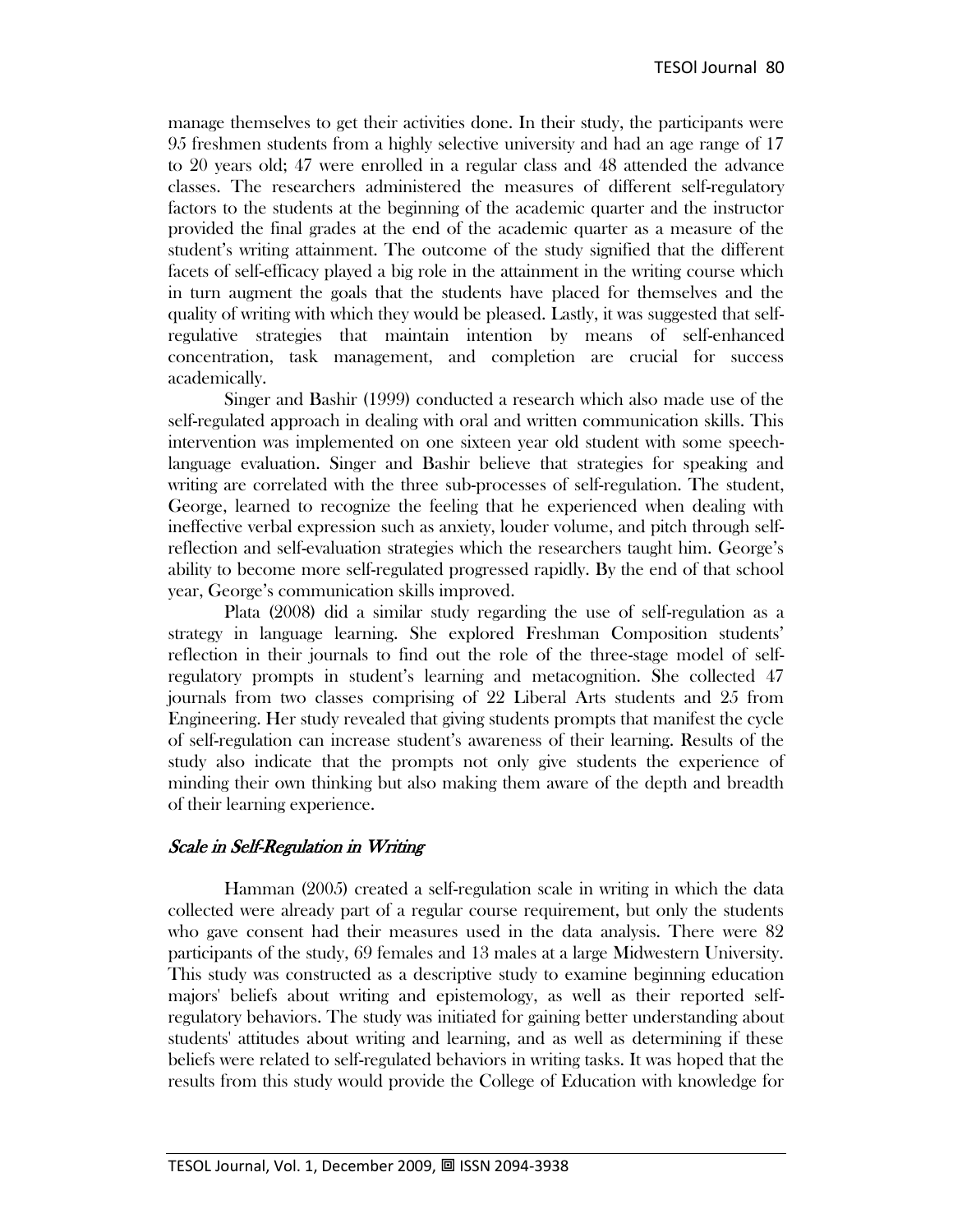course instructors to better support students in writing tasks, as well as to lead to continued research in this area.

### Self-Regulation and Acquiring Revision Skills

Zimmerman and Kitsantas (1999) conducted a study regarding the use of strategies in writing. Their participants in their study are eighty-four female high school students coming from a parochial school with ages ranging from 14 to 17 years old. Most of the participants are coming from the middle class and from different ethnic background. The tasked administered by the researchers was sentence-combination; specifically, twelve writing revision problems consisting of 6 to 10 kernel sentences adapted from Strong (1981). The study focused on the three goal setting techniques namely: process goal, outcome goal and shifting processoutcome goal. The students were divided into two groups; the experimental groups were based on the three types of goal setting and the two variations in selfrecording. The eighty four participants were assigned to six experimental conditions with 12 participants in each group. The conditions are as follows for the experimental group: (a) outcome goal but no self-recording, (b) outcome goal with self-recording, (c) process goal but no self-recording, (d) outcome goal with selfrecording, (e) shifting goal with self-recording, (f) shifting goals with self-recording, (g) practice only control group (no goal setting or self-recording). The results revealed that setting process and outcome goals structurally did create improved self-motivation. Establishing hierarchical goals affected the participant's ascription for unsatisfactory revision operation. Conclusively, the researchers strongly believed that the students require social guidance during the preliminary levels of learning complex skills to accustom them to employ in optimally efficient self-directed performance. At the end, it was discovered that the participants who modified goals sequentially from process to outcome goals exceeded others who abide only to solely process or outcome goals.

Zimmerman and Kitsantas (2002) performed a study on the subject of modeling and feedback on the acquisition of writing revision. Their study delved on the effectiveness of teaching designed to optimize observational and emulative learning on the acquisition of writing-revision proficiency, self-efficacy perceptions, intrinsic interest, and self-reactions. The participants of their study were 72 college students, 36 are male and 36 are female with predominantly Caucasian background. The mean ages of the participants were 19 years and 9 months; 41 students are freshmen, 26 are sophomores and 4 juniors. The writing task employed for the observational training, emulative or imitation practice and post testing is composed of writing-revision problems, each concerning 6 to 10 kernel sentences that the students were asked to merge into non-recurrent sentences. Also, the researchers made use of the following scales: (1) self-efficacy scale, (2) selfsatisfaction scale and (3) intrinsic interest scale. The 72 students were randomly assigned to a group which comprises of 6 female and 6 males and were put into the following conditions (a) no modeling without social feedback, (b) no modeling with social feedback, (c) mastery modeling without social feedback, (d) mastery modally with social feedback, (e) coping modeling without social feedback, (f) coping modeling with social feedback. The outcome of the experiment demonstrated that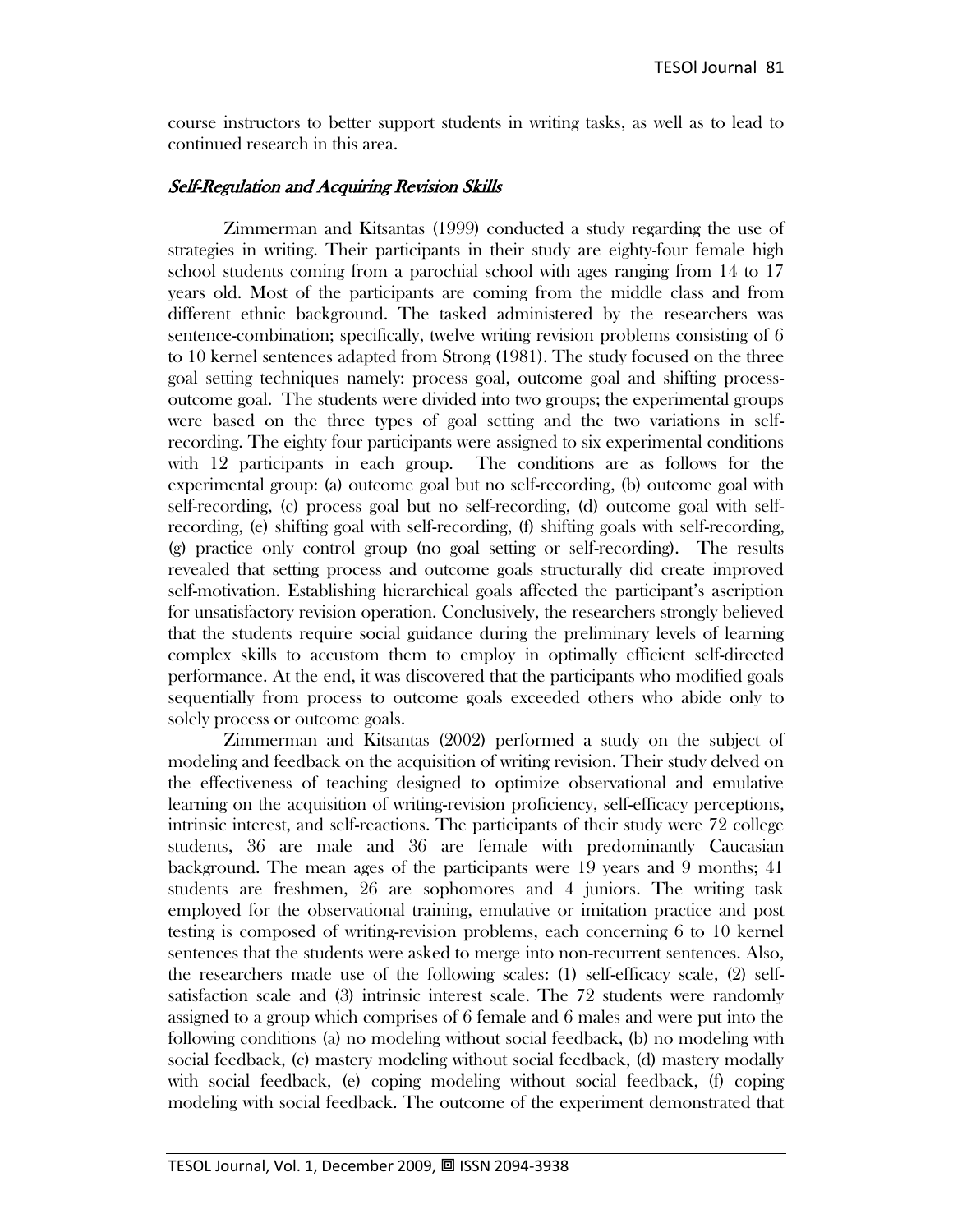during the observational learning, students in the coping-model group exceeded those in the mastery model group and the mastery model group did better than the no-model control group. In due course, exposure to a coping model who struggled to put into practice a writing revision strategy, produced not only better observational learning but also more efficient practice experiences and finer acquisition during post testing than a mastery model or no model. This exemplary modeling experience also delves into superior forms of self-regulation such as greater self-satisfaction and intrinsic interest, than mastery models.

### Method

### Research Design

This study is predominantly an analysis of the scale that was created by the researchers. The analysis included a confirmatory factor analysis to verify whether the variables indeed show a relationship to its construct. Moreover, the reliability and validity of the scale were verified using different statistical measures such as Cronbach's Alpha and the construct validity respectively.

### **Participants**

The participants in this study were 300 undergraduate students with the ages ranging from eighteen (18) to twenty-two (22) taking up different academic programs at different universities in Manila. Among the participants, there were 92 males and 115 females. Most of the subjects were Filipino, and a very few were of different nationalities. Random sampling was utilized for the selection of the participants.

### **Materials**

The self-regulation scale constructed by the researchers is based on the scale created by Zimmerman (2002) and is contextualized in the writing discipline. The items were checked by a language teaching professional who is a faculty of English and Applied Linguistics.

## Item Writing

Items were created on the eight subscales of Zimmerman (2002). The subscales are as follows: (1) Setting specific goals for oneself which is the initial phase of the self-regulation cycle. This phase deals with the formulation of objectives that will be achieved for a specific task. (2) The second phase of the self regulation cycle is restructuring one's physical and social context to make it compatible to one's goal indicates the use if imagery, self-instruction, attentionfocusing and task strategies. (3) The adaptation of powerful strategies signifies how the individual utilizes appropriate strategies for a task in which the objectives will be achieved. (4) Monitoring one's performance selectively for signs of progress refers to the ability of the individual to keep track of their progress in the task they are doing. (5) Managing one's time efficiently refers to the strategies that individuals use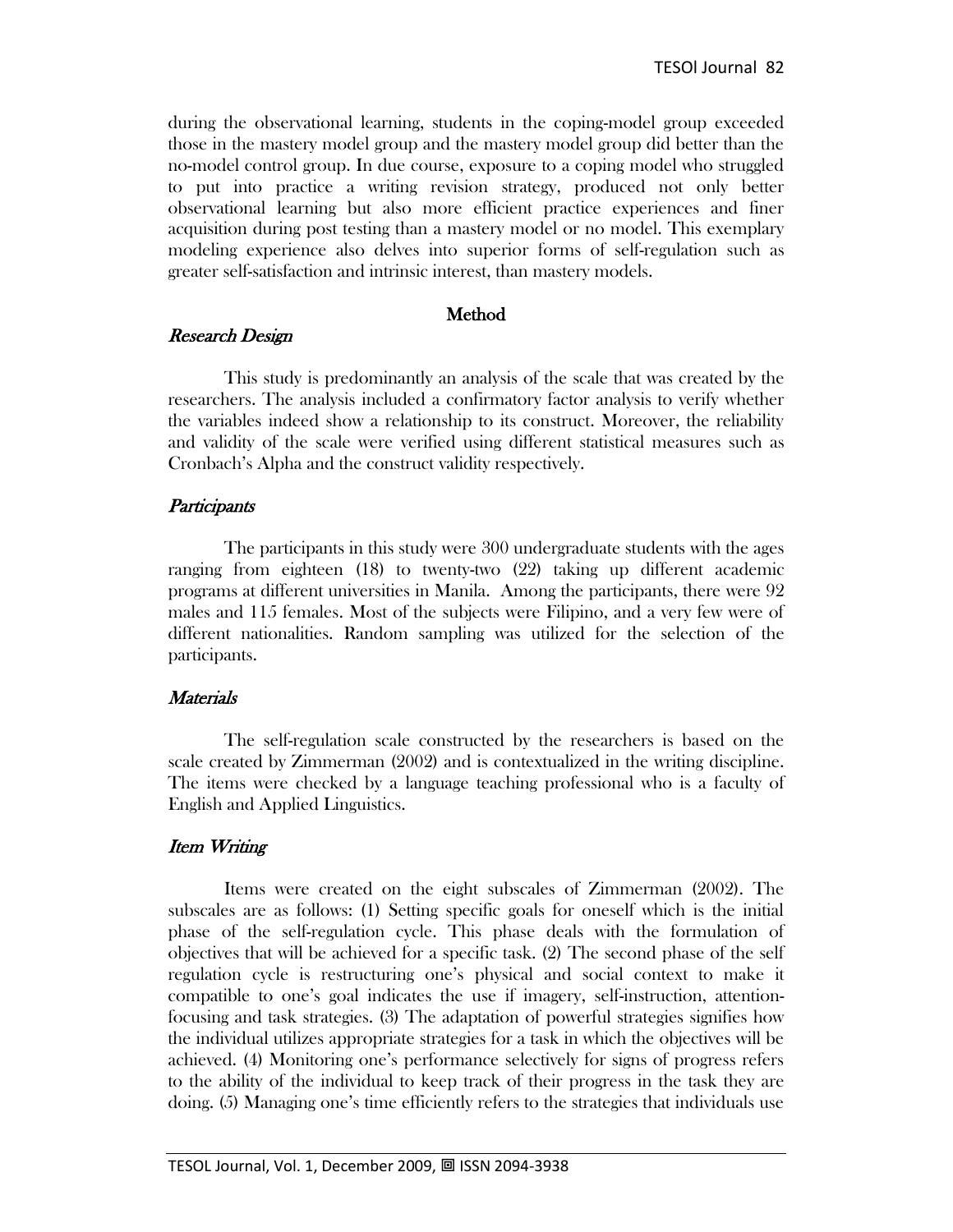to fit their entire pending task to their availability. (6) Evaluation one's method refers to the comparison of self-observed performances against some standard, such as one's prior performance, another person's performance, or an absolute standard of performance. (7) Attributing causation to result refers to the beliefs about the cause of one's errors or successes. Last is (8) the adaptation of future methods which bring about the use of potential techniques that can be used to enhance output.

### Item Review

The items were reviewed by a specialist of language teaching. The results of the item review indicate that the scale has 98 approved items. Two items were rejected from the *goal setting* of the scale and another 2 items were rejected from the *time management* phase. Items that were placed in the revision status are as follows: two from the goal setting phase, one from the restructuring of physical and social context, one for the attribution of causation to results and another one for the adaptation of future methods. The actual reviewed scale is in Appendix A of this paper.

## **Procedures**

The researchers constructed a self-regulation scale which is contextualized on the writing discipline by means of the eight subscales by Zimmerman (2002) consisting of 110 items. After the scale was constructed, the items were analyzed by a faculty of English and Applied Linguistics. The scale underwent rigorous revision as recommended by the faculty who checked the items. The scale was administered to 300 random undergraduate students from different Universities. The data collected was encoded for basic analysis and later on for further scrutiny as exemplified by Confirmatory Factory Analysis. After conducting the CFA, the researchers revised the scale accordingly.

## Measures of Validity and Reliability

Cronbach's Alpha. The researchers used the Cronbach's Alpha to check the reliability of the items of the self-regulation in writing scale. This method was utilized in order to estimate the internal consistency of the items. Moreover, it checked the consistency of the responses to all the items homogeneity of items. The computation for the Cronbach's Alpha was done for each subscale, as well as for the overall scale. The researchers wanted to see if there is internal consistency amongst the items for very subscale, and so as consistency for the whole scale they created.

**Construct Validity.** This form of validity measures the extent to which the scale may be said the measure a theoretical construct or trait. Two forms of the construct validity were utilized in this study. The first one is through factor validity where in the researchers made use of the Confirmatory Factor Analysis which is generally utilized to assess the best factor structure or model of a particular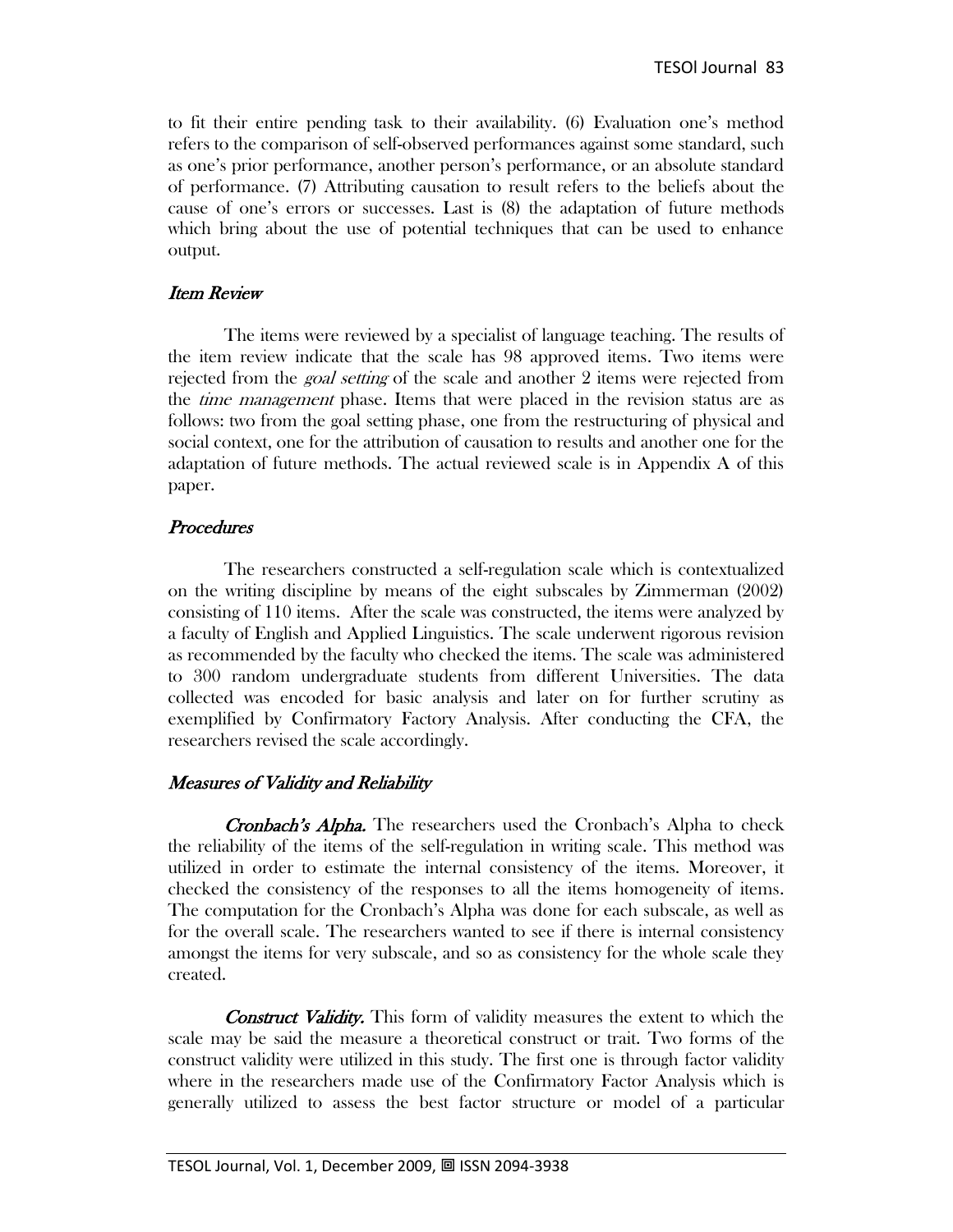construct. Factor analysis is a mathematical procedure that comprise of arriving with sources of variation among the constructs concerned. Factor analysis reduces the number of variables and it detects the structure in the relationships between variables or classified variables. In this research, the parameter of the model is estimated and also the goodness of fit of the solution to the data is evaluated. This research also made use of convergent validity to observe the intercorrelation of all eight factors. The researchers expected a significant and positive correlation amongst the factors since they are perceived to be theoretically convergent. The researchers correlated each factors with one another.

#### **Results**

#### Internal Consistency

#### Table 1

Table summary of the computed Cronbach's Alpha for the eight subscales and the overall construct

| Factors/Construct                        | Cronbach's Alpha |
|------------------------------------------|------------------|
| Overall Cronbach's Alpha                 | 0.94             |
| Goal-setting (GS)                        | 0.77             |
| Powerful strategies (PS)                 | 0.74             |
| Self-monitoring (SM)                     | 0.76             |
| Restructuring context (RS)               | 0.74             |
| Time management (TM)                     | 0.86             |
| Self-evaluation (EM)                     | 0.71             |
| Attribution of causation to results (AC) | 0.69             |
| Adapting future methods (FM)             | 0.84             |

Table 1 shows the summary of results for the computed Cronbach's Alpha. The researchers computed for the Cronbach's Alpha of the overall scale to check the internal consistency of all the responses to all the items. This particular computation resulted in a value of 0.94 which indicates that there is high internal consistency among the responses for the whole scale. We also solved for the Cronbach's Alpha of each of the subscales to see if the responses for ever manifest variable are also internally consistent. For the first factor which is goal-setting (GS), the researchers got a value 0.77 which signifies that responses for the first manifest variable are acceptably consistent. The succeeding variables namely powerful strategies (PS), self-monitoring (SM), restructuring context (RS), and self-revaluation (EM) also resulted in similar values of Cronbach's Alpha. PS, SM, RS, and EM garnered values of 0.74, 0.76, 0.74, and 0.71 respectively. These findings reveal that the responses for each of these sub-factors are also internally consistent. The manifest variables' time management (TM) and adapting future methods (FM) got high values of Cronbach's Alpha, resulting in computations of 0.86 and 0.84 respectively. This suggests that the internal consistency of the responses for these two factors is high. The lowest Cronbach's Alpha computation among the factors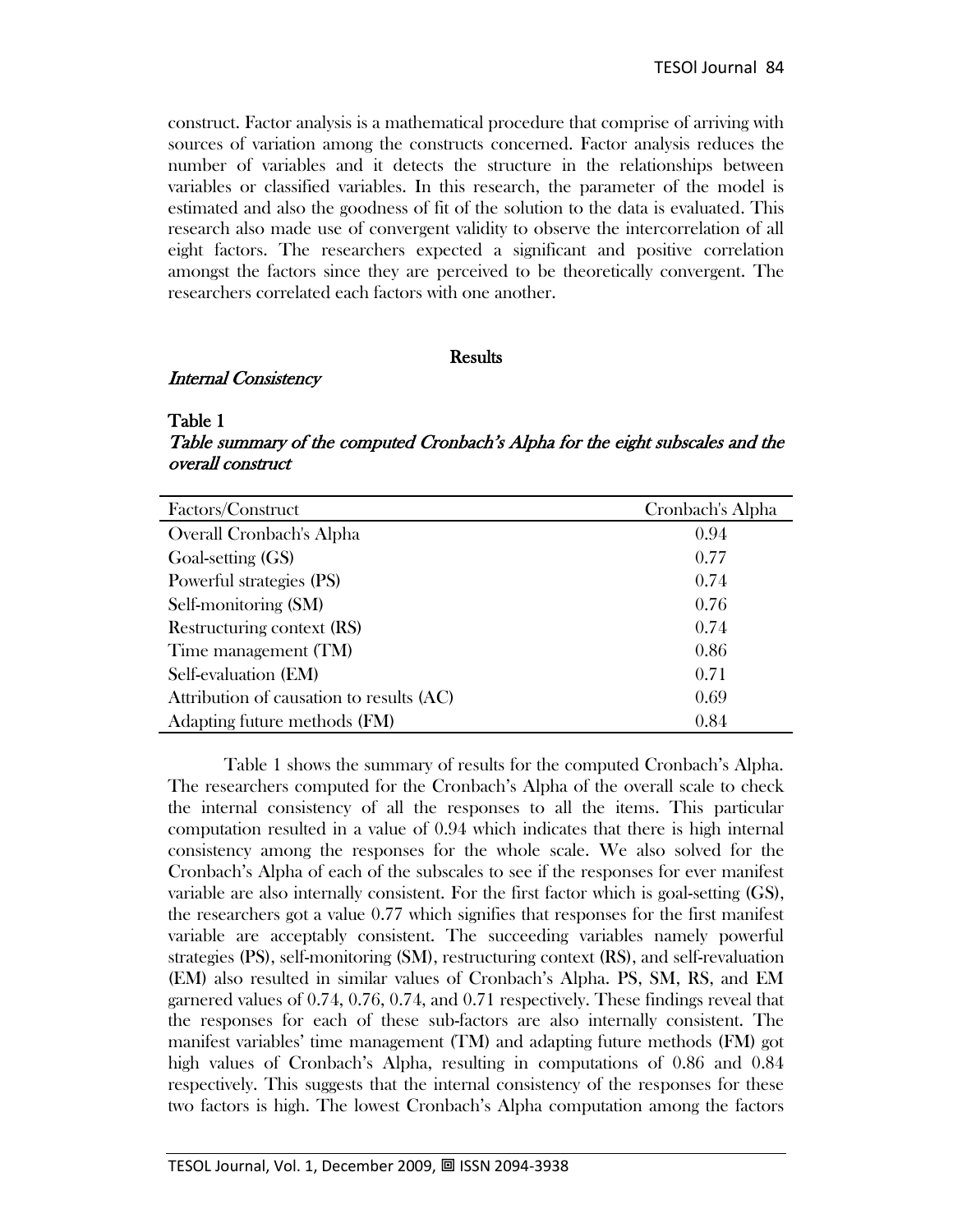was achieved from attribution of causation to results (AC) which only resulted in 0.69. Although this implies that there is internal consistency amongst the responses for this factor, it is not as highly consistent as the other factors.

### Construct Validity

### Table 2

| Correlations amongst all the Factors of Self-regulation in Writing |  |  |  |
|--------------------------------------------------------------------|--|--|--|
|                                                                    |  |  |  |

|                                    |                          |        | $\overline{2}$ | 3      | $\overline{4}$ | 5      | 6      | 7      | 8 |
|------------------------------------|--------------------------|--------|----------------|--------|----------------|--------|--------|--------|---|
| (1)                                | Goal setting             |        |                |        |                |        |        |        |   |
|                                    | Adopting powerful        |        |                |        |                |        |        |        |   |
| (2)                                | strategies               | $.47*$ |                |        |                |        |        |        |   |
| (3)                                | Self-monitoring          | $.33*$ | $.29*$         |        |                |        |        |        |   |
|                                    | Restructuring social     |        |                |        |                |        |        |        |   |
| (4)                                | and physical context     | $.26*$ | $.30*$         | $.44*$ |                |        |        |        |   |
| (5)                                | Time management          | $.40*$ | $.36*$         | $.44*$ | $.51*$         |        |        |        |   |
| (6)                                | Self-evaluation          | $.53*$ | $.41*$         | $.41*$ | $.37*$         | $.44*$ |        |        |   |
|                                    | Attributing causation to |        |                |        |                |        |        |        |   |
| (7)                                | results                  | $.24*$ | $.24*$         | $.34*$ | $.34*$         | $.42*$ | $.50*$ |        |   |
|                                    | Adapting future          |        |                |        |                |        |        |        |   |
| (8)                                | methods                  | $.39*$ | $.38*$         | $.40*$ | $.50*$         | $.50*$ | $.50*$ | $.51*$ |   |
| $\star$ $\sqrt{0}$ $\wedge$ $\sim$ |                          |        |                |        |                |        |        |        |   |

 $p \leq 0.05$ 

Table 2 signifies that all of the eight hypothesized factors for self-regulation correlate with each other. The computed correlation resulted in positive and significant values which reveal that there is convergence among all the hypothesized factors. Also, it represents that as each of the factor increases, all the other factors it was correlated with also increases. It also indicates a high validity for the perceived manifest variables of self-regulation in writing. The constructs are intercorrelated as identified in the theory used by the researchers.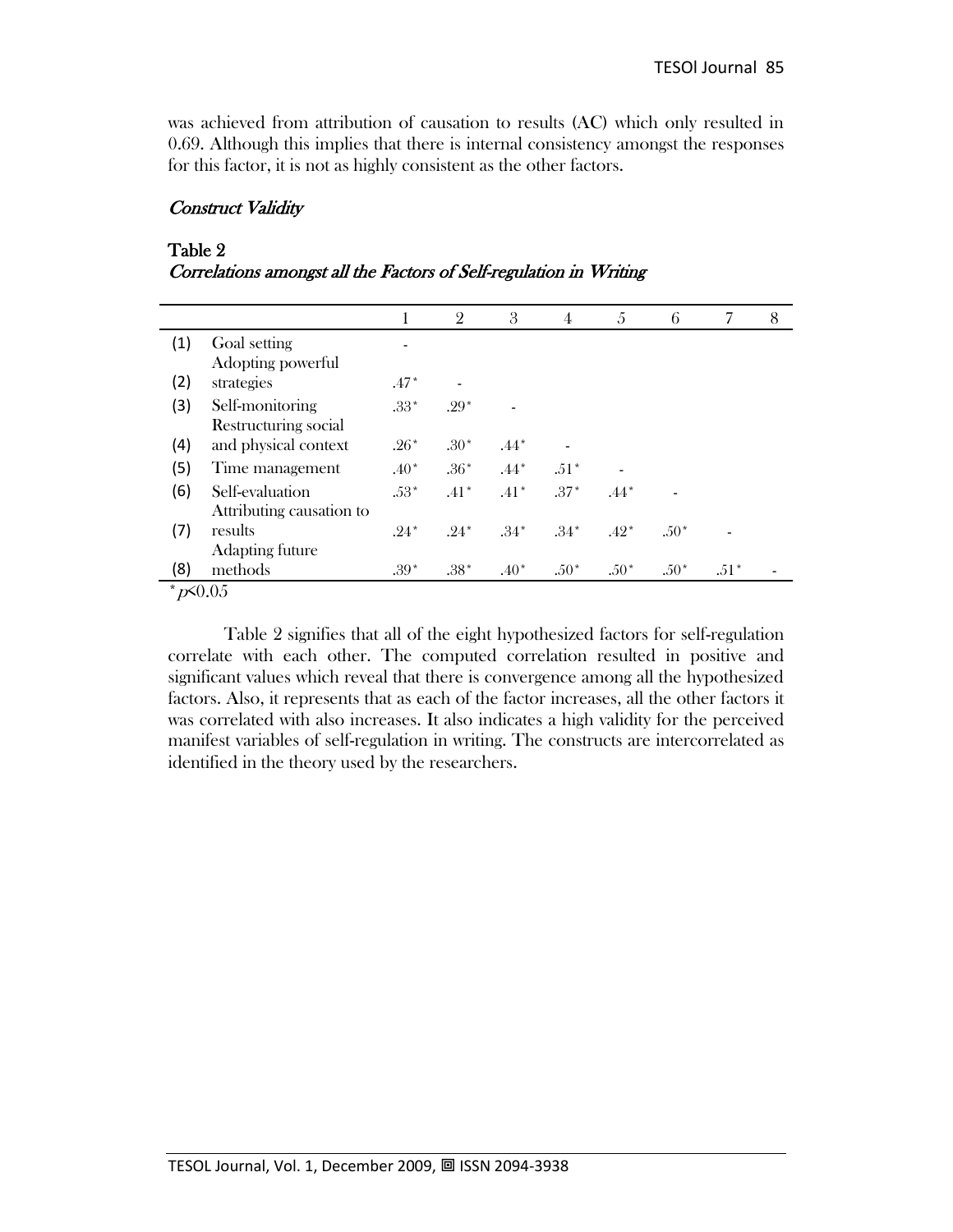#### Factor Analysis





Figure 2 Model 2 for self-regulation in writing (Three factor model)



#### Note

GS- Setting proximal goals for oneself PS- Adopting powerful strategies for attaining the goals SM- Monitoring one's performance selectively fir signs of progress RS- Restructuring one's physical and social context to make it compatible to one's goals TM- Managing one's time efficiently EM- Evaluating one's method AC- Attributing causation to results FM- Adapting future methods

TESOL Journal, Vol. 1, December 2009, 回 ISSN 2094-3938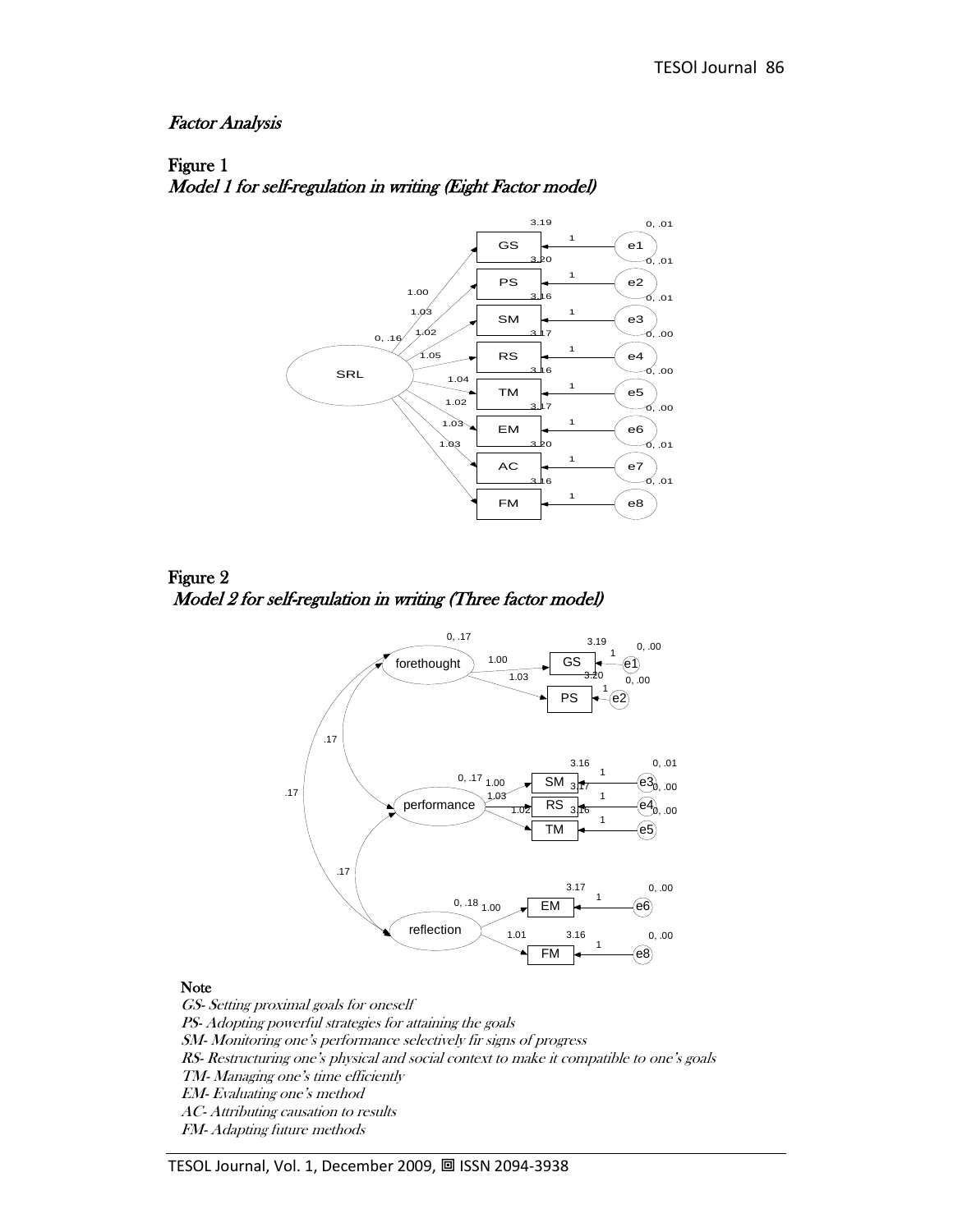|                                   |                                           |             | Path     |           |            |       |
|-----------------------------------|-------------------------------------------|-------------|----------|-----------|------------|-------|
|                                   |                                           |             | Estimate | SE.       | <b>CR</b>  | P     |
| forethought                       | $\left\langle \rightarrow \right\rangle$  | performance | 0.17     | 0.02      | 9.86       | * * * |
| reflection                        | $\leftarrow$                              | performance | 0.17     | 0.02      | 9.94       | * * * |
| reflection                        | $\left\langle \rightarrow \right\rangle$  | forethought | 0.17     | 0.02      | 9.92       | * * * |
|                                   |                                           |             | Path     |           |            |       |
|                                   |                                           |             | Estimate | <b>SE</b> | <b>CR</b>  | P     |
| Goal-Setting (GS)                 |                                           | 3.20        | 0.03     | 110.548   | * * *      |       |
| Adopting powerful strategies (PS) |                                           |             | 3.20     | 0.03      | 108.156    | * * * |
| Self-Monitoring (SM)              |                                           |             | 3.16     | 0.03      | 106.044    | * * * |
|                                   | Restructuring physical and social context |             |          |           |            |       |
| (RC)                              |                                           |             | 3.17     | 0.03      | 10.5.7.5.5 | * * * |
| Time Management (TM)              |                                           | 3.16        | 0.03     | 106.887   | * * *      |       |
| Self-Evaluation (EM)              |                                           | 3.17        | 0.03     | 108.674   | * * *      |       |
| Adopting future methods (FM)      |                                           |             | 3.17     | 0.03      | 106.718    | * * * |

Table 2 Basic Summary Statistics for Model 2 (Three-factor model)

The results in the factor analysis using the Confirmatory Factor Analysis revealed that Model 2 is a better model than Model 1. This indicates that selfregulation is better concretized if it is divided into its three-stage cycle namely: (1) forethought phase, (2) performance phase and, (3) reflection phase. Also, in the second model, one of the eight factors which is the attribution of causation to results was removed because it contributed unconstructively to the goodness of fit measures of the first model as discussed in the succeeding sections. These three factors resulted in parameter estimates of 0.168, 0.172, and 0.166 respectively, and are all considered significant. Its original eight sub-factors also resulted in significant parameter estimates. Goal-setting (GS) loads to self-regulation by 3.195, adopting powerful strategies (PS) by 3.199, self-monitoring (SM) by 3.164, restructuring context (RS) by 3.165, time management (TM) by 3.158, self-evaluation (EM) by 3.165, and adopting future methods (FM) by 3.165. Figure 4 also reveals that 2.9 % of the time, GS and EM each contributes to self-regulation that is not shared by other factors, and 3.0 % of the time, PS, SM, RS, TM, and FM each contributes to self-regulation that is not shared by other factors. From the results, it can be presumed that self-regulation is best measured using the three-stage cycle, having seven (7) more underlying factors.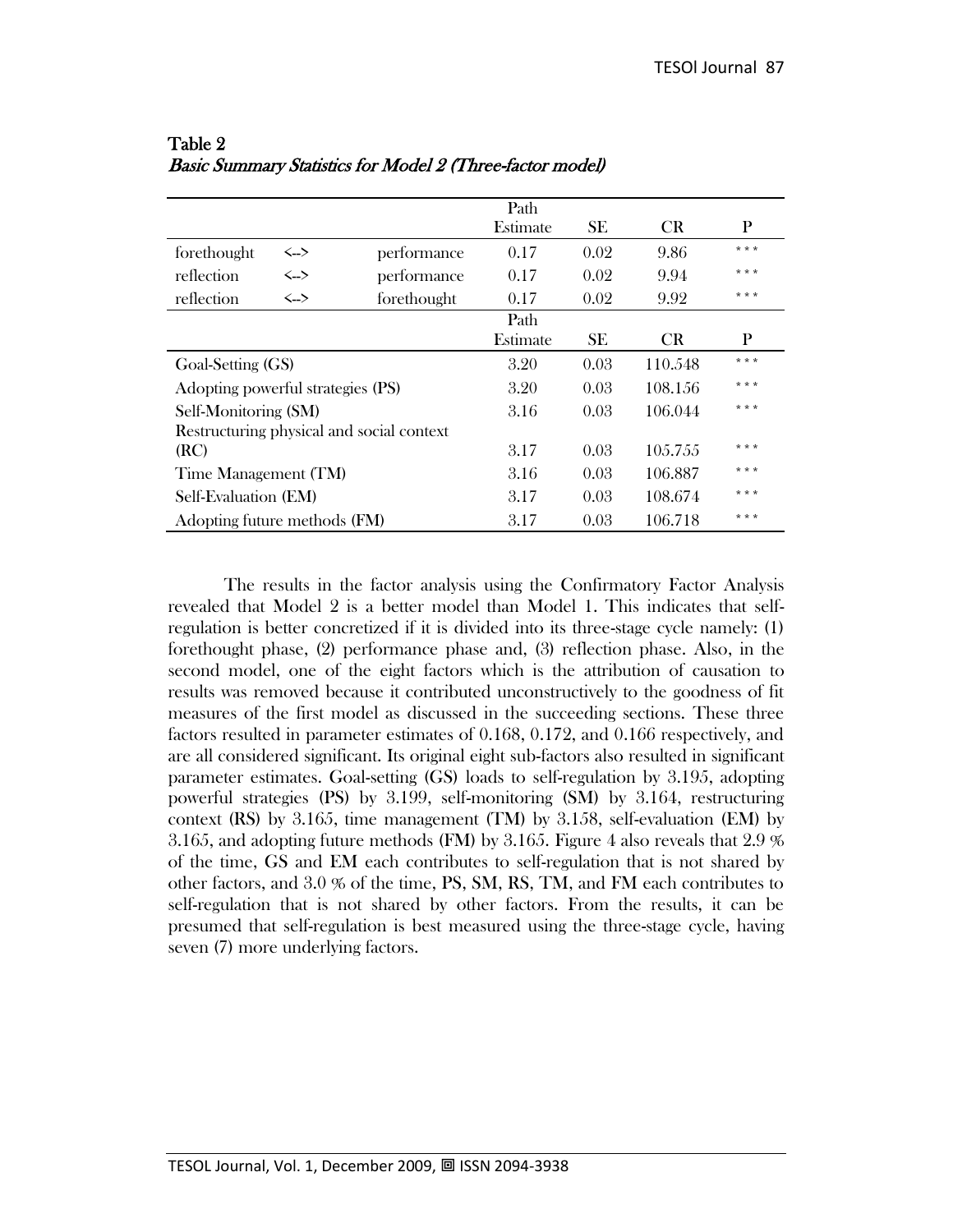|                        | NFI | RFI      |      | 7F) |
|------------------------|-----|----------|------|-----|
| Default Model          | .80 |          |      | .80 |
| <b>Saturated Model</b> | .00 |          | l.00 |     |
| Independence Model     | 00  | $\Omega$ | ()() | .00 |

Table 3 Goodness of Fit Indices for Model 1

Table 3 reveals the summary of the goodness of fit indices for the first proposed model for self-regulation in writing. The researchers chose the baseline model comparison to contrast this model to another parallel measurement model. For the NFI an adequate fit is above .8 or .9. The NFI or the Bentler-Bonett normed fit index for this model is .739 which is unacceptable. The RFI or the Relative Fit Index for this model is .639. In estimations, the RFI manipulates the Bentler-Bonett normed fit index by dividing discrepancy values by the hypothesized or baseline models. A coefficient that is bordering to 1 is considered desirable or has a good fit. In the model, the RFI is .639 which indicates that the fit is undesirable. On the other hand, the IFI or the incremental fit index garnered for the model is .802. The IFI can range above 1.0 but the acceptable fit is judged to be close to 1.0 and above .90. An RFI of .802 signifies that the fit is unacceptable also. The TLI or the Tucker-Lewis index minimizes the influence of sample size on the obtained values and adjust the NFI by the complexity of the model. The value of the TLI is not limited to a 0 to 1 range but values close to 1 are considered as an acceptable or a good fit. For this model, the TLI is .634 which in turn suggests that the model has a deficient fit. Last is the CFI or the comparative fit index which indicates the percentage to which the data covariance can be reproduced by the hypothesized model. The acceptable value for the comparative fit index which indicates that the model is reliable is .90. The CFI for this model is .801 which also indicates the model has a poor fit. Due to the acquired values for goodness of fit for model 1, it can be considered that the model indeed has a bad fit. For this reason, the researchers proposed another model for self-regulation in writing which can be seen on Figure 3.

|                        | NF  | RFI | ™F⊾     |    | $\bigcap\Gamma$ |
|------------------------|-----|-----|---------|----|-----------------|
| Default Model          | .89 |     |         |    |                 |
| <b>Saturated Model</b> | .00 |     | 0.00    |    |                 |
| Independence Model     | 00  | 00  | $($ )() | ЭC | (0)             |

Table 4 signifies that the second model shows a better fit if not optimal as compared to the first model of self-regulation in writing. The researchers attempted to remove one factor which is AC (Attributing causation to results) because in the previous model it yielded the lowest factor loading. The NFI for model 2 is .886 as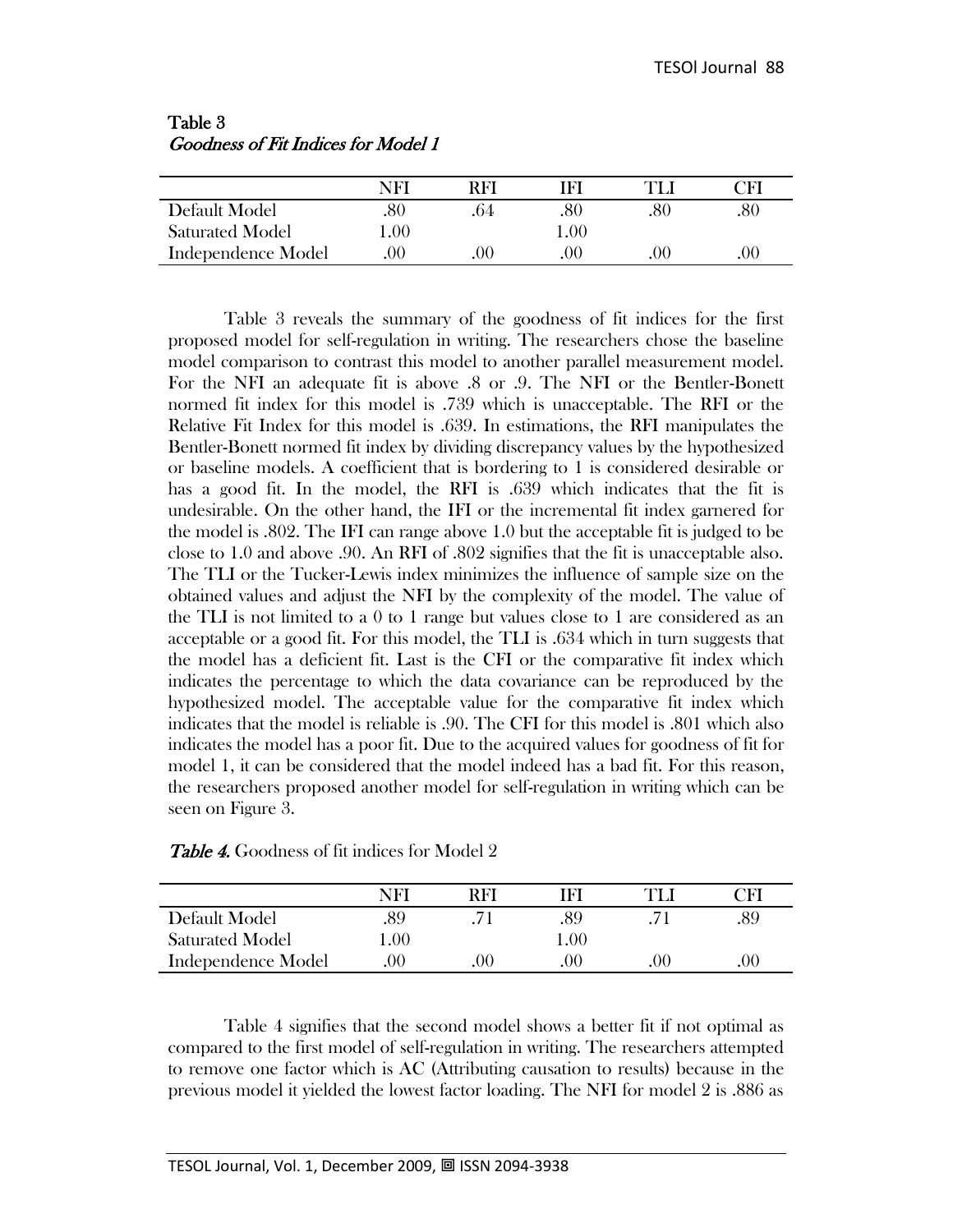compared to the first model's NFI which is .799. The NFI for this model has increased by .067. The RFI indicated in this model is .710 which is better when weighted against model 1's RFI which is .639. There is a .071 augmentation to this goodness of fit index. Next is the IFI which is .888 for model 2, judge against the IFI value for model 1 which is .802; there is a .052 improvement. The TLI, alternatively, for this model is .713 as compared to the TLI of the first model which is .643; there is an increment of .07. Last, the CFI value for this model is .887 in disparity with model 1 which is .801; there is a .086 growth in this goodness of fit. As we can see from the two models, the second model has an overall greater goodness of fit. Still, the goodness of fit values for model 2 is not optimal as the researchers expected. The researchers recognized that there is a need to place the remaining subscales under the three self-regulation cycle. In this manner, the eight factors of self-regulation are better concretized as compared to placing the eight factors under one latent variable.

#### **Discussion**

Initially, Zimmerman (2002) proposed 8 factors for self-regulated learning in a general context. For the writing milieu, it can be derived that only seven out of the eight factors highly measures self-regulation. There is a strong possibility that attributing causation to results in writing does not entail self-regulation in writing. In a similar case, Zimmerman and Pons (1986) concluded that one of supposed factors of self-regulation which is self-evaluation did not relate to student achievement in their study but the researchers firmly believed that it is and important self-regulating strategy.

The first model of self-regulation did not fit in the context of writing because the factors were not grouped accordingly. According to the self-regulation theory by Zimmerman (2002), there are three main phase of self-regulation namely the forethought phase, performance phase and the reflection phase. Without this assemblage of the factors, there will be inconsistencies regarding what each factor is trying to measure.

In conclusion, the researchers establish a foundation that the factors of selfregulation should be placed in the three phases of self-regulation respectively. Moreover, the AC (attributing causation to result) factor is not a significant contributor of self-regulation based on the analysis. The first model inadequately measured self-regulation of writing but the second model showed that modifications in the model can result to better measurement of self-regulation The internal consistency the overall items is high and internal consistency of each factor is acceptable. This suggests that the items are internally consistent, reliable and homogenous.

In the succeeding studies on self-regulation, there should be a larger number of participants to make the study more definitive. Currently, the number of participant in this study is 207; the following studies should make it at least 300 participants or more to make the data well-established. Also, other researchers should construct other self-regulation scales in the other language macro skills like speaking, listening and reading in order to find a definitive link for self-regulation and language learning.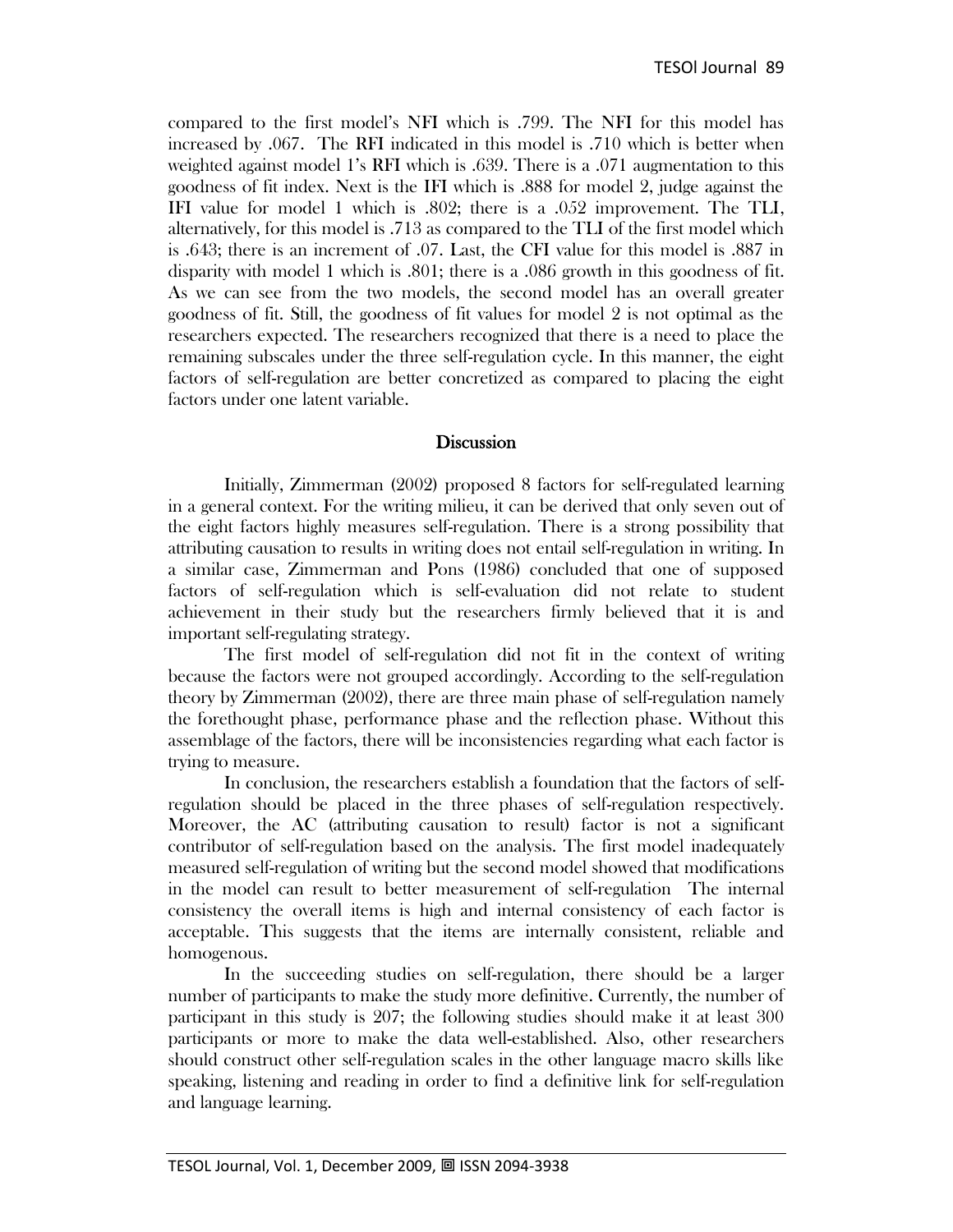#### References

- Hamman, L. (2005).Self-regulation in academic writing tasks.International Journal of Teaching and Learning in Higher Education, 17(1), 15-26.
- Plata, S. M. (2008). Exploring students' self-assessment following the Three-Stage Model of Self-refgulatory prompts in Freshman Composition. Learning Edge, 4, 3-52.
- Singer, B. D., & Bashir, A.S. (1999). What are executive functions and selfregulation and what do they have to do with language-learning disorders? Language, Speech, and having services in schools, 30, 265-273.
- Zimmerman, B. J., & Bandura, A. (1994). Impact of Self-Regulatory Influences on Writing Course Attainment. Educational Research Journal , <sup>31</sup> (4), 845- 862.
- Zimmerman, B. J., & Pons, M. M. (1986). Development of a Structured Interview for Assessing Student Use of Self-Regulated Learning. American Educational Research Journal , <sup>23</sup> (4), 614-628.
- Zimmerman, B. J., & Kitsantas, A. (1999). Acquiring writing revision skill: Shifting from process to outcome self-regulatory goals. Journal of Educational Psychology, <sup>91</sup>, 241-250.
- Zimmerman, B. J., & Kitsantas, A. (2002). Acquiring writing revision and selfregulatory skill through observation and emulation. Journal of Educational Psychology, <sup>94</sup>, 660-668.

#### Appendix Self-regulation Scale in Writing

Setting specific proximal goals for oneself – this segment of self-regulatiodeals with the formulation of objectives that will be achieved for a specific task.

- 1. Before I write, I set my mind that I would finish my written output.
- 2. I set standards for my writing.
- 3. I create certain goals for every writing task I need to accomplish.
- 4. I plan the contents of the things that I would write.
- 5. I make my own guidelines for my written output.
- 6. I take note of my purpose in a specific writing task.
- 7. I think of my target audience and reason for writing a certain piece.
- 8. I drive myself to be resourceful in my writing.
- 9. I set a specific time in which I would write.
- 10. I always intend to make my written outputs of high quality.
- 11. I visualize my written output first before engaging in it.
- 12. I have a certain length in mind for the paper that I will work on.
- 13. I aim to create a paper with no grammatical errors.
- 14. I aspire to create a paper that will satisfy the readers.
- 15. I seek to compose a paper that uses comprehensible vocabulary.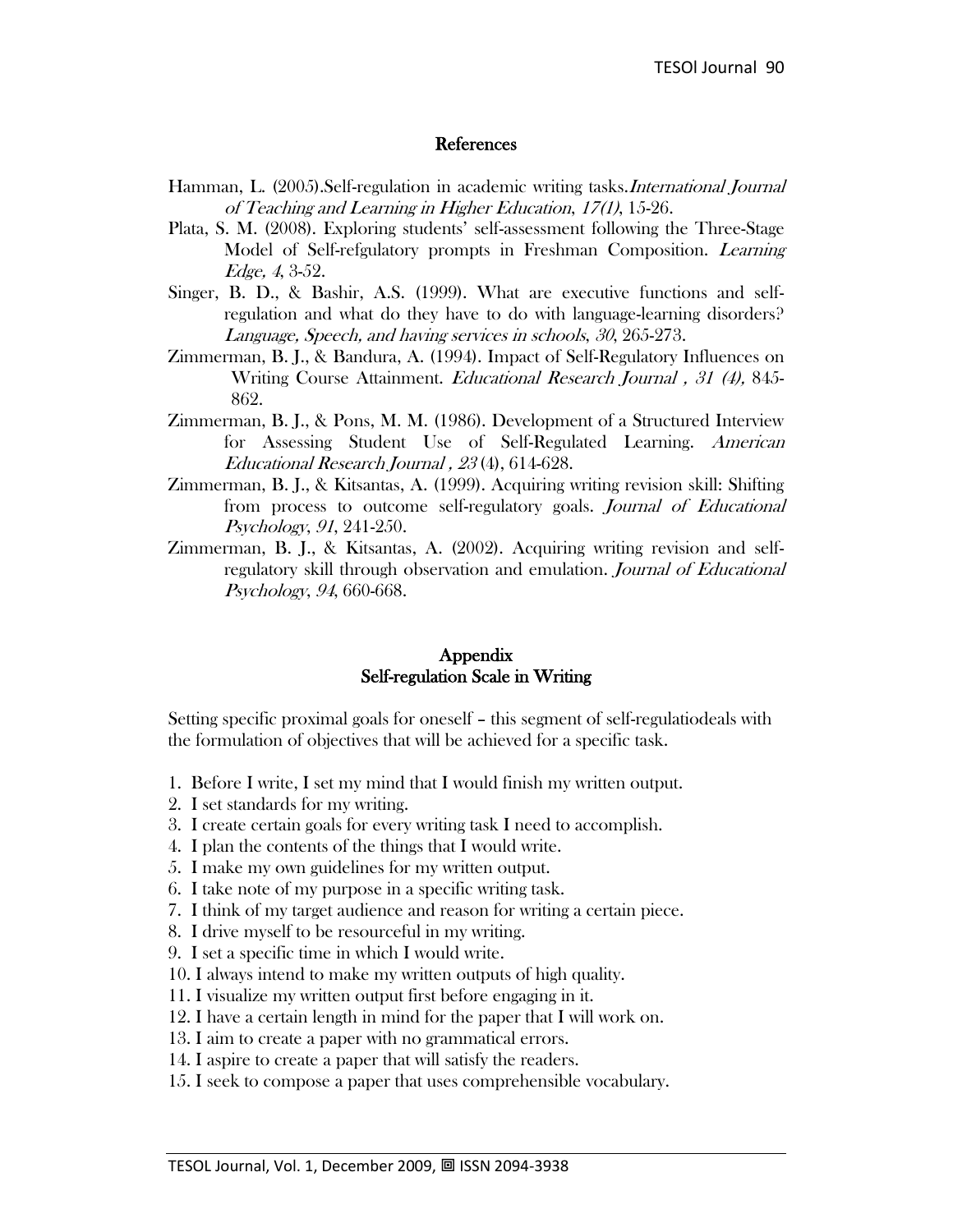Adopting powerful strategies for attaining the goals- This phase of self-regulation entails that the individual utilizes appropriate strategies for a task in which the objectives will be achieved.

1. I brainstorm for ideas before I write.

2. I use graphic organizers to manage my ideas.

- 3. I use the free-writing strategy to garner several thoughts.
- 4. I create an outline before I write.
- 5. I create a draft before writing the final paper.
- 6. I modify my paper if I'm not contented with it.

7. I use certain writing strategies such as annotating, outlining, etc. whenever doing a writing task.

- 8. I proofread my work.
- 9. I ask my peers to edit my writing.
- 10. I ask professionals to evaluate my writing and give suggested revision
- 11. I use word processing software to check errors in my writing.
- 12. I reread my work several times to find some errors in my writing.
- 13. I check my work on the general level then to the sentence level.

14. I know and use the writing approach of planning, organizing, writing, editing and revising.

15. I take into consideration the comments of other people about my writing.

Monitoring one's performance selectively for signs of progress- self-monitoring is one of the phases in the self-regulation cycle. It refers to the ability of the students to keep track of their progress in the task they are doing.

- 1. Before I write, I set my mind that I would finish my written output.
- 2. I set standards for my writing.
- 3. I create certain goals for every writing task I need to accomplish.
- 4. I plan the contents of the things that I would write.
- 5. I make my own guidelines for my written output.
- 6. I take note of my purpose in a specific writing task.
- 7. I think of my target audience and reason for writing a certain piece.
- 8. I drive myself to be resourceful in my writing.
- 9. I set a specific time in which I would write.
- 10. I always intend to make my written outputs of high quality.
- 11. I visualize my written output first before engaging in it.
- 12. I have a certain length in mind for the paper that I will work on.
- 13. I aim to create a paper with no grammatical errors.
- 14. I aspire to create a paper that will satisfy the readers.
- 15. I seek to compose a paper that uses comprehensible vocabulary.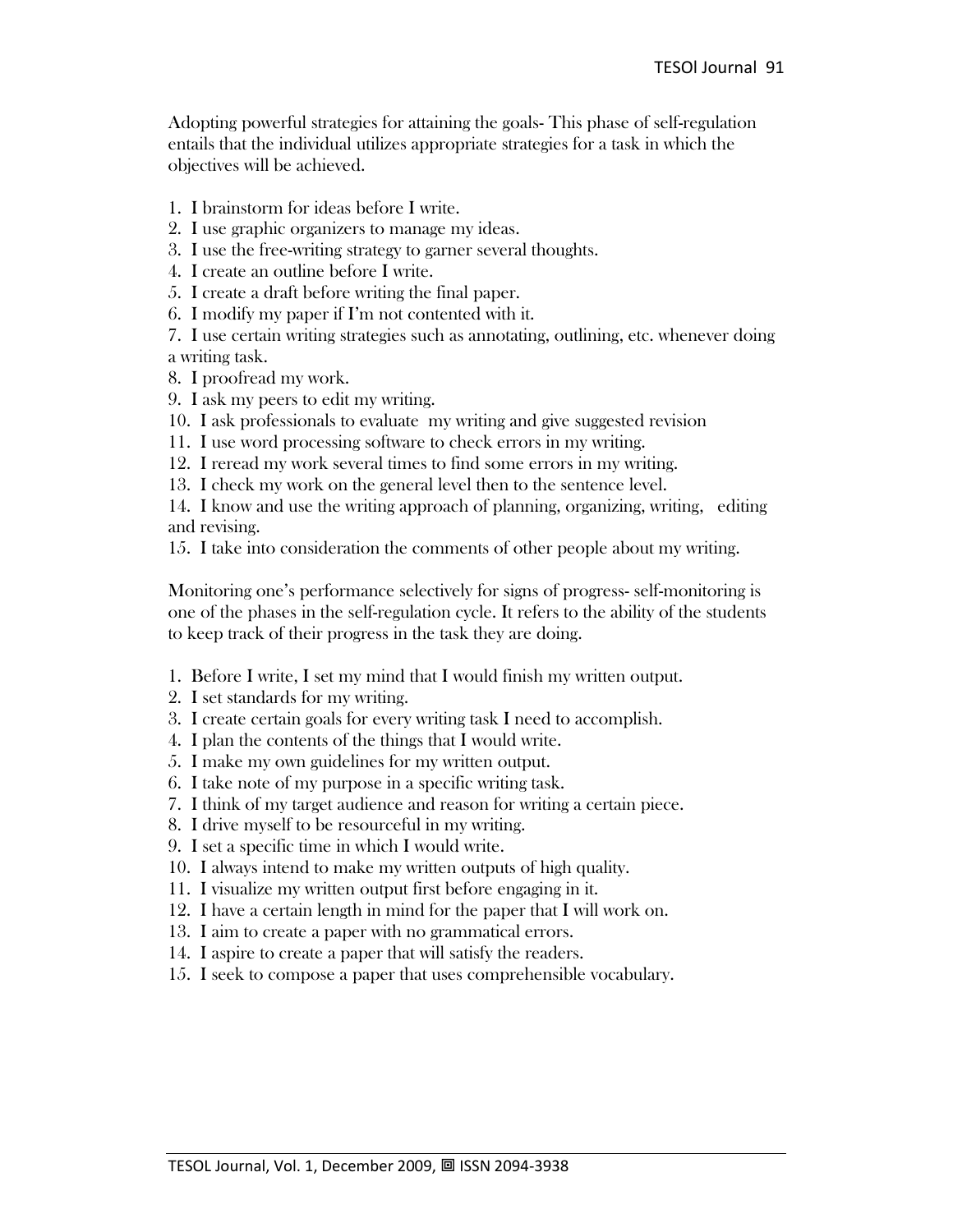Restructuring one's physical and social context to make it compatible to one's goal-Among the key types of self-control methods that have been studied to date are the use of imagery, self-instruction, attention focusing, and task strategies

- 1. I avoid watching television when I am finishing a writing task.
- 2. I avoid using my cell phone whenever I am writing a composition.
- 3. I usually finish my writing tasks late at night.
- 4. I isolate myself in quiet places whenever I do my writing tasks.
- 5. I can write efficiently when I am working in a clean and quiet environment
- 6. I am able to finish a writing task when I am listening to music.
- 7. I like talking with my friends while doing a writing task.

8. I prefer having people or friends around when I write so that I can gather more ideas from them.

- 9. I don't let others disturb me when I am writing.
- 10. I like finishing my compositions early in the morning.
- 11. I accomplish all my writing tasks at my own pace.
- 12. I see to it that my things are fixed before I begin with writing.
- 13. I usually do my writing tasks in a quiet place where there isn't much noise.
- 14. I like to multi-task whenever I write.
- 15. I don't like writing in a crowded place.

Managing one's time efficiently- self-regulated learners usually use several strategies so that they fit all their pending tasks to their availability.

1. I create a time table of the writing outputs I need to accomplish.

- 2. I keep a separate planner for all my writing tasks.
- 3. I use post-its to keep track of the writing tasks I need to accomplish

4. I immediately accomplish the writing tasks I need to accomplish during my free time.

- 5. I finish all my compositions weeks before its deadline.
- 6. I keep a calendar where all the deadlines of my writing outputs are written.
- 7. I create a checklist of all the writing tasks I need to finish.
- 8. I see to it that I finish my writing tasks before their deadline.
- 9. I keep a notebook where I list a schedule of my daily writing activities.
- 10. I gradually finish my writing tasks whenever I have nothing to do.
- 11. I immediately start with the writing task as soon as the teacher gives it.
- 12. I accomplish all my writing tasks before doing unnecessary things.
- 13. I set an alarm for every writing task I have scheduled.
- 14. I allot a specific time for every writing task.
- 15. I use daily logs to track the writing tasks I have already accomplished.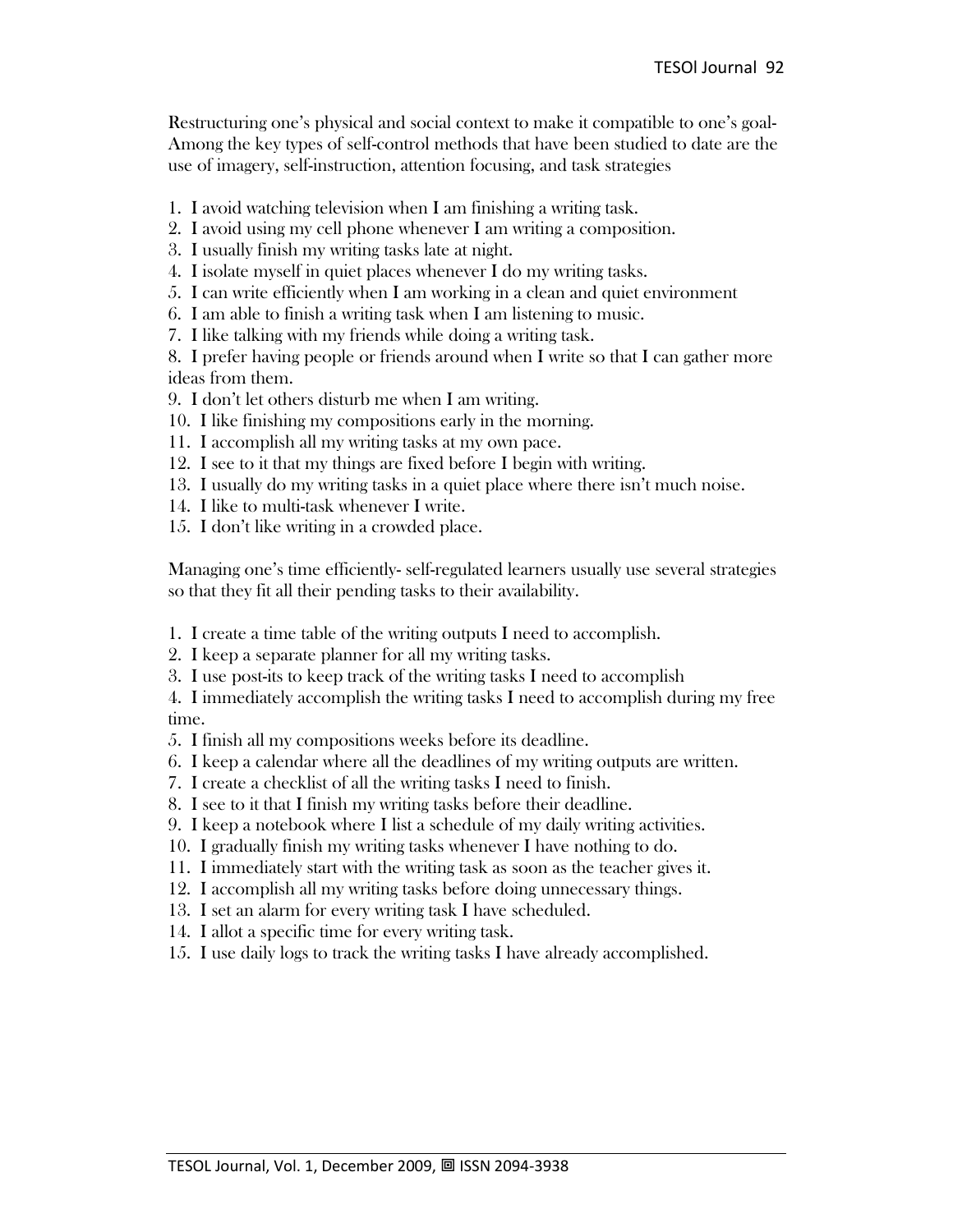Evaluating one's method- refers to comparisons of self-observed performances against some standard, such as one's prior performance, another person's performance, or an absolute standard of performance

1. If the drafts of my outputs are not getting good marks, I ask an English teacher for help.

2. I make necessary revisions in my compositions whenever the teacher suggests me to.

- 3. I edit errors in my compositions before I submit them to the teacher.
- 4. I like proof-reading activities in class.
- 5. I enjoy writing workshops because I am given ideas for points for improvements.
- 6. I take down the comments of everyone who reads my writing outputs.
- 7. I browse through my drafts to check the progress of my writing.
- 8. I am open to feedbacks which can help improve my compositions.
- 9. I cross check if my writing output matches the outline I created.

10. I ask others what changes should be done in my composition for further improvements.

- 11. I evaluate my written outputs after every session.
- 12. I take note of the improvements in my written outputs.
- 13. I benefit from peer-editing activities.
- 14. I create my own rubric to check my own written output.
- 15. I make a list of the things I need to improve on in my written outputs.

Attributing causation to results- refers to beliefs about the cause of one's errors or successes

- 1. I believe that my success or failures lie in my lack of effort to do a writing task.
- 2. I ask myself what went wrong when I receive a low grade in a certain writing task.
- 3. I raise certain questions which I believe were the sources of my success.
- 4. My compositions are excellent because I know I can do well.
- 5. I attribute my success in my writing task due to my fondness of reading.
- 6. I credit my teacher for teaching my how to write suitably.
- 7. I attach my failure to my own personal limitation.

8. I blame someone or something if I did not reach the deadline of my writing task.

9. I hold myself accountable for the success of my writing.

10. My success in the writing task is due to the help of my peers.

Adapting future methods- This phase of self regulation bring about the use of potential techniques that can be used to enhance output.

1. When I receive a low mark on a certain writing activity, I will plan my next activity in a more detailed manner.

2. I read more so that I have a wide range of knowledge for the next writing task.

3. I take note of the comments of the writing instructor and make sure that I apply it in the next writing activity.

4. I read my work carefully and seek where I committed an error.